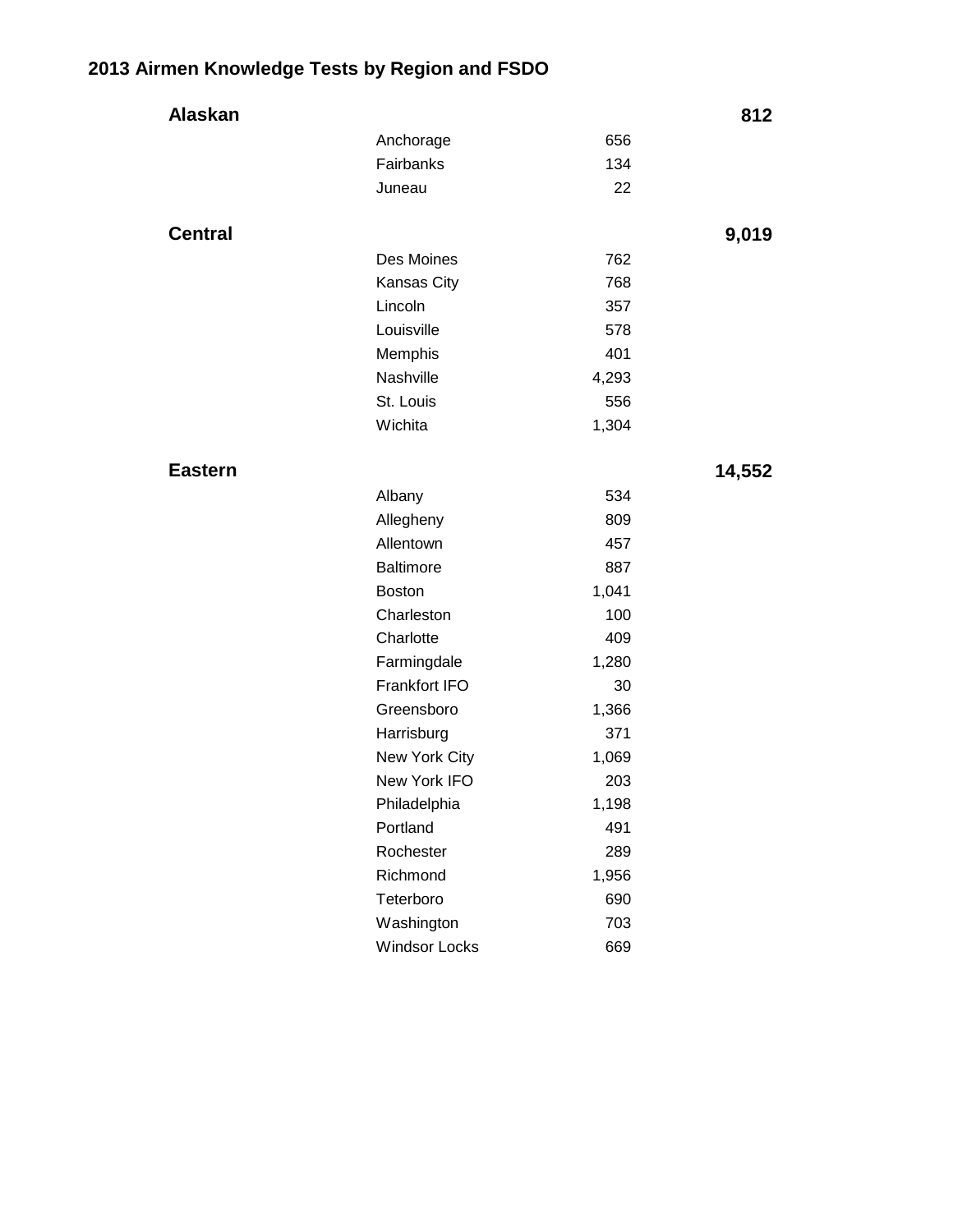| <b>Great Lakes</b>        |                      |       | 11,860 |
|---------------------------|----------------------|-------|--------|
|                           | Cincinnati           | 643   |        |
|                           | Cleveland            | 649   |        |
|                           | Columbus             | 500   |        |
|                           | Dupage               | 1,414 |        |
|                           | East Michigan        | 1,111 |        |
|                           | Fargo                | 2,120 |        |
|                           | <b>Grand Rapids</b>  | 986   |        |
|                           | Indianapolis         | 1,358 |        |
|                           | Milwaukee            | 662   |        |
|                           | Minneapolis          | 1,142 |        |
|                           | <b>Rapid City</b>    | 195   |        |
|                           | South Bend           | 398   |        |
|                           | Springfield          | 682   |        |
| <b>Northwest Mountain</b> |                      |       | 9,784  |
|                           | <b>Boise</b>         | 311   |        |
|                           | Casper               | 96    |        |
|                           | Denver               | 2,205 |        |
|                           | Helena               | 542   |        |
|                           | Portland             | 2,131 |        |
|                           | Salt Lake City       | 1,964 |        |
|                           | Seattle              | 1,611 |        |
|                           | Spokane              | 924   |        |
| <b>Southern</b>           |                      |       | 28,333 |
|                           | Alabama & NW Florida | 4,680 |        |
|                           | Atlanta              | 3,882 |        |
|                           | Columbia             | 941   |        |
|                           | Miami IFO            | 32    |        |
|                           | Orlando              | 9,996 |        |
|                           | San Juan             | 340   |        |
|                           | South Florida        | 5,958 |        |
|                           | Tampa                | 2,504 |        |